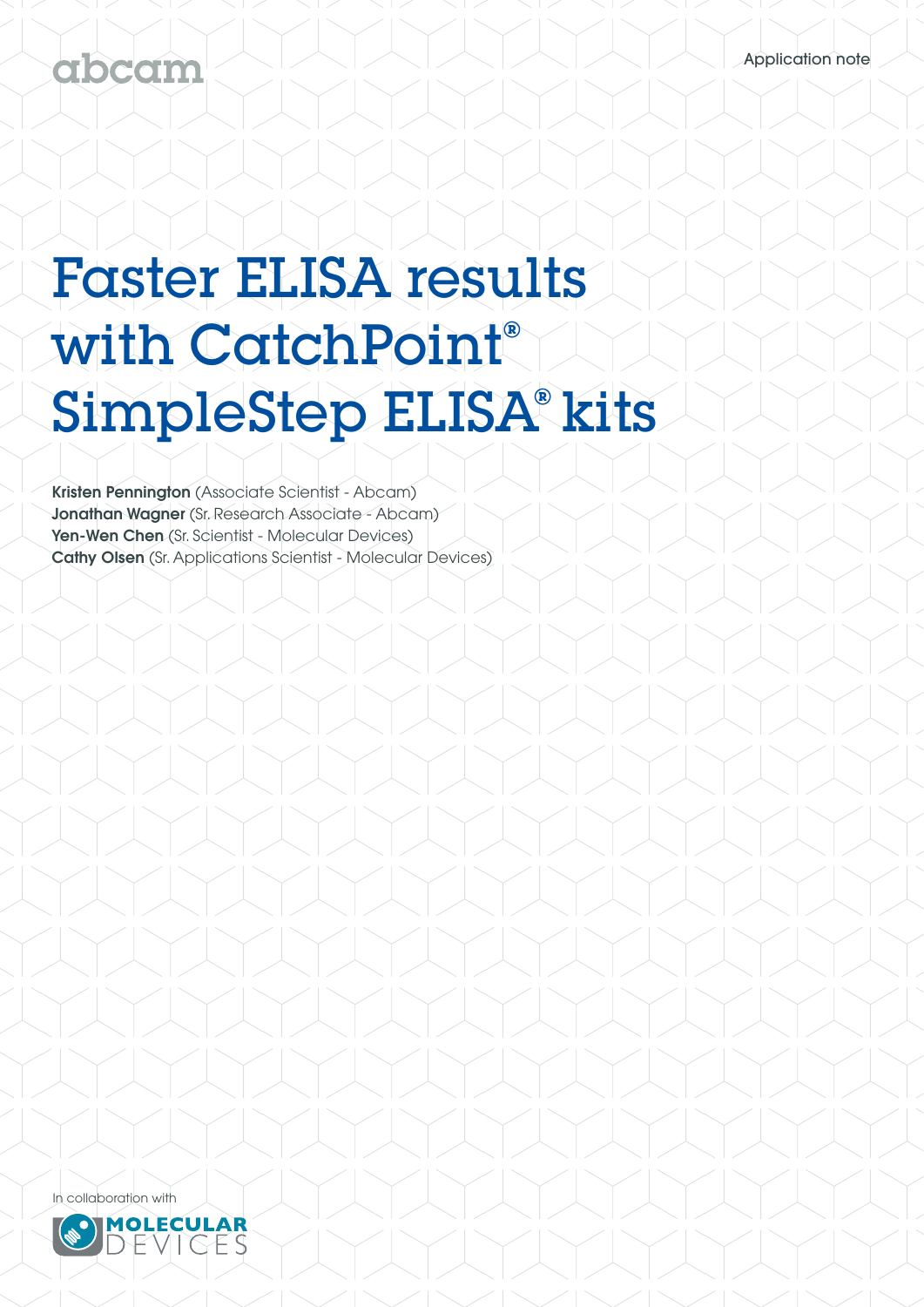#### **Introduction**

A conventional sandwich ELISA uses a pair of antibodies against the target protein, one capture antibody coated on the wells of a microplate, and one detector antibody usually conjugated to enzymes such as horseradish peroxidase (HRP) or alkaline phosphatase (AP). Depending on the substrate used for these enzymes, the result can be measured on a microplate reader as an absorbance or fluorescence signal.

A typical ELISA protocol is time-consuming, with multiple incubation and wash steps. Abcam's SimpleStep ELISA® technology drastically reduces assay time by forming and capturing the antibody-analyte sandwich complex in the well of a microplate precoated with an immunoaffinity tag in a single step. The protocol requires only one incubation and one wash step before the signal is developed, requiring just 90 minutes (Figure 1).

CatchPoint® SimpleStep ELISA® uses the CatchPoint dye, Stoplight Red, to provide a fluorescence-based detection. The fluorescent assay offers a broader dynamic range with increased upper and lower limits of quantification. The fluorescent signal is also more stable, allowing detection anywhere from 10 minutes to at least one hour after substrate addition.

#### **Benefits**

- Reduce time to results by nearly two-thirds compared to conventional ELISA with a single-wash, 90-minute protocol
- Increase assay signal and dynamic range with fluorescent readout
- Generate standard curves and quantitate results quickly with a preconfigured protocol in SoftMax Pro Software



Figure 1.Workflow comparison of conventional ELISA and SimpleStep ELISA protocols. SimpleStep ELISA technology reduces protocol time by nearly two thirds.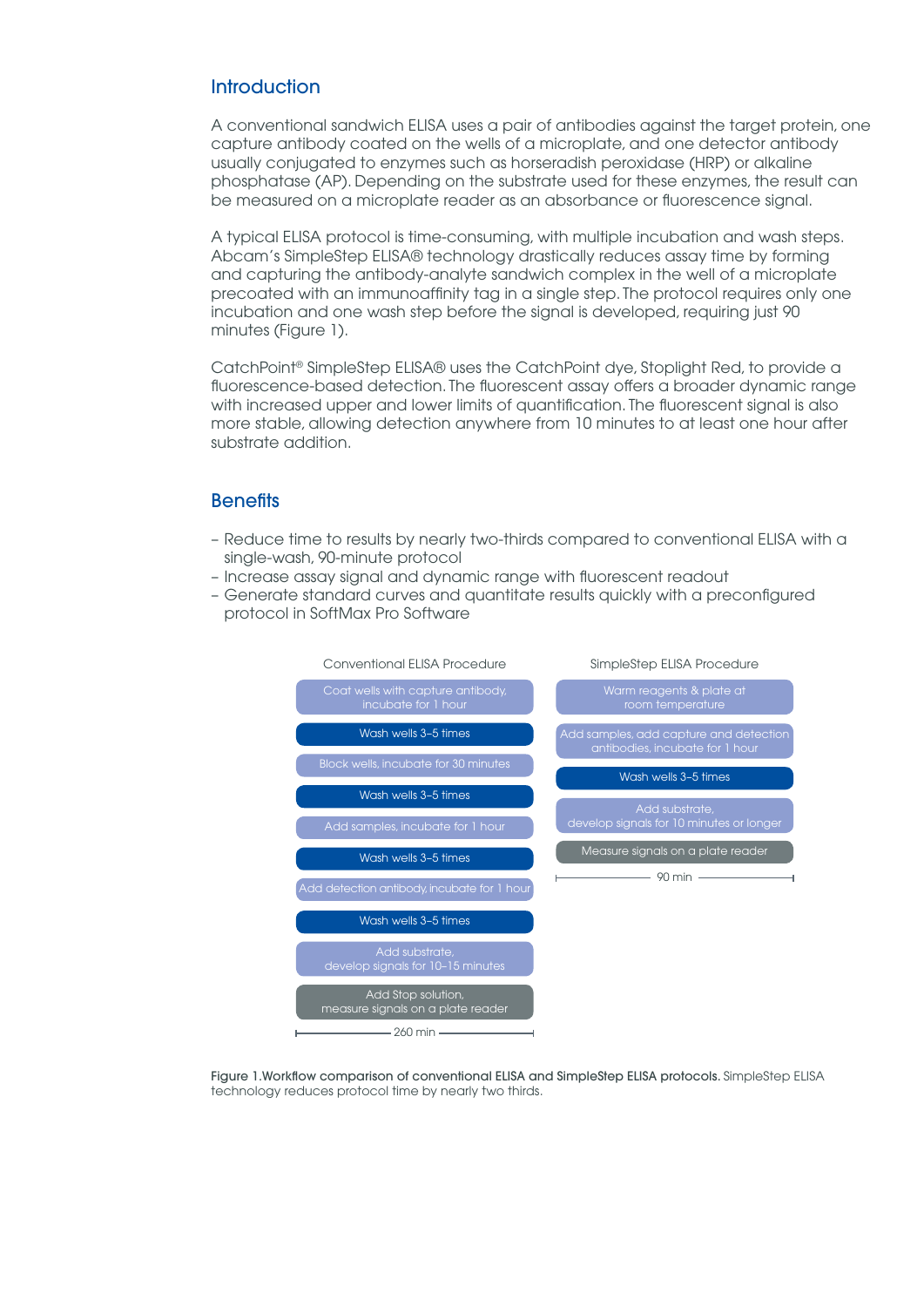#### **Materials**

#### CatchPoint SimpleStep ELISA kits

- Human Pro-Collagen I alpha 1 ELISA Kit, Fluorescent (Abcam, ab229389)
- Human Apolipoprotein A-IV ELISA Kit, Fluorescent (Abcam, ab229428)
- Human TNF alpha ELISA Kit, Fluorescent (Abcam, ab229399)
- Mouse Heme Oxygenase 1 ELISA Kit, Fluorescent (Abcam, ab229431)
- Mouse MCP3 ELISA Kit, Fluorescent (Abcam, ab229391)
- Mouse Pro-Collagen I alpha 1 ELISA Kit, Fluorescent (Abcam, ab229425)

#### SimpleStep ELISA kits

- Human Pro-Collagen I alpha 1 ELISA Kit (Abcam, ab210966)
- Human Apolipoprotein A-IV ELISA Kit (Abcam, ab214567)
- Human TNF alpha ELISA Kit (Abcam, ab181421)
- Mouse Heme Oxygenase 1 ELISA Kit (Abcam, ab204524)
- Mouse MCP3 ELISA Kit (Abcam, ab205571)
- Mouse Pro-Collagen I alpha 1 ELISA Kit (Abcam, ab210579)

#### Molecular Devices microplate readers

- SpectraMax® iD5 Multi-Mode Microplate Reader (cat. #ID5-STD)
- SpectraMax® i3x Multi-Mode Microplate Reader (cat. #i3X)
- SpectraMax® M4 and M5 Multi-Mode Microplate Readers (cat. #M4 or M5)
- FilterMax™ F5 Multi-Mode Microplate Reader (cat. #F5)

### **Methods**

Standard curves were generated following the assay protocols provided with each kit. The colorimetric signal development was stopped after 10 minutes. The fluorescent signals were measured at 10 minutes and one hour after the Stoplight Red substrate was added, without the need for adding a stop solution.

Fluorescent signals from the same assay plate were measured on the SpectraMax iD5 reader (the SpectraMax iD3 reader is also suitable for these assays, as it has the same onboard fluorescence performance as the SpectraMax iD5 reader), SpectraMax i3x, SpectraMax M4 or M5, and FilterMax F5 Multi-Mode Microplate Readers. The SpectraMax M4 reader had identical performance specifications to the SpectraMax M5 reader for absorbance and fluorescence detection. Preconfigured SoftMax® Pro Software protocols (available at softmaxpro.org) with optimized instrument settings (Table 1) were used to generate and analyze data.

| Parameter                | <b>SpectraMax</b><br>iD <sub>5</sub>                                                            | <b>SpectraMax</b><br>i3x                                                            | <b>SpectraMax</b><br>M4/M5                                          | <b>FilterMax</b><br>F <sub>5</sub>                                                 |
|--------------------------|-------------------------------------------------------------------------------------------------|-------------------------------------------------------------------------------------|---------------------------------------------------------------------|------------------------------------------------------------------------------------|
| Optical<br>configuration | N/A                                                                                             | Monochromator                                                                       | N/A                                                                 | N/A                                                                                |
| Read mode                | FL (fluorescence)                                                                               |                                                                                     |                                                                     |                                                                                    |
| Read type                | Endpoint                                                                                        |                                                                                     |                                                                     |                                                                                    |
| Wavelengths              | Ex: 530<br>Em: 590<br>Do not select<br>'Use Filter'                                             | Ex: 530<br>Em: 590                                                                  | Ex: 530<br>Em: 590<br>(Cutoff: 570)                                 | Ex: 535<br>Em: 595                                                                 |
| Plate types              | 96 w standard opaque                                                                            |                                                                                     |                                                                     |                                                                                    |
| PMT and<br>optics        | <b>PMT Gain: Automatic</b><br>Integration time: 500 ms<br>Read from top<br>Read height: 0.78 mm | PMT Gain: High<br>Flashes per read: 10<br>Read from top<br>Read height:<br>$0.8$ mm | <b>PMT Gain: Automatic</b><br>Flashes per read: 10<br>Read from top | Integration time:<br>$200 \text{ ms}$<br>Read from top<br>Read height:<br>$0.5$ mm |

Table 1. SpectraMax reader settings for CatchPoint SimpleStep ELISA detection. Both SpectraMax iD5 and SpectraMax M5 readers use monochromator-based optics, so there is no need to select an optical configuration in the settings. The SpectraMax i3x reader can use monochromators or detection cartridges containing filters (monochromators are sufficient for CatchPoint SimpleStep ELISA detection). The FilterMax F5 reader only uses filters for detection.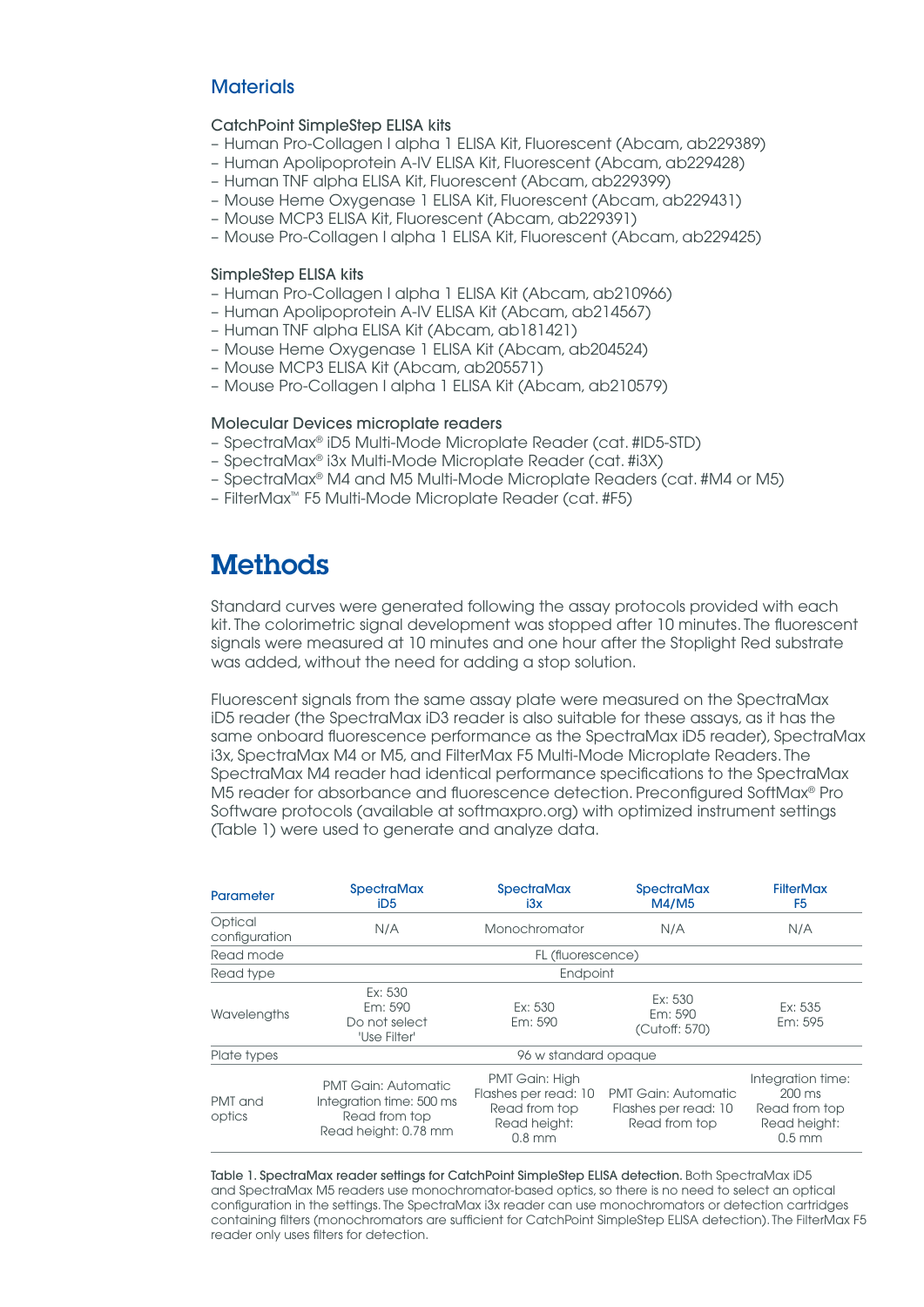

Figure 2. Comparisons of standard curves for SimpleStep ELISA absorbance kits vs. CatchPoint SimpleStep ELISA fluorescence kits read on a SpectraMax M4 reader. The colorimetric signal development was stopped after 10 minutes (gray plots), whereas the fluorescent signals were measured 10 minutes (green plots) or one hour (blue plots) after the Stoplight Red substrate was added. The graphs were plotted with signal-to-background ratio (S/B) vs. concentration (pg/mL). The dashed vertical lines denote the concentration ranges recommended for current absorbance kits. The dynamic range, both lower and upper, is extended with CatchPoint SimpleStep ELISA (fluorescent) kits.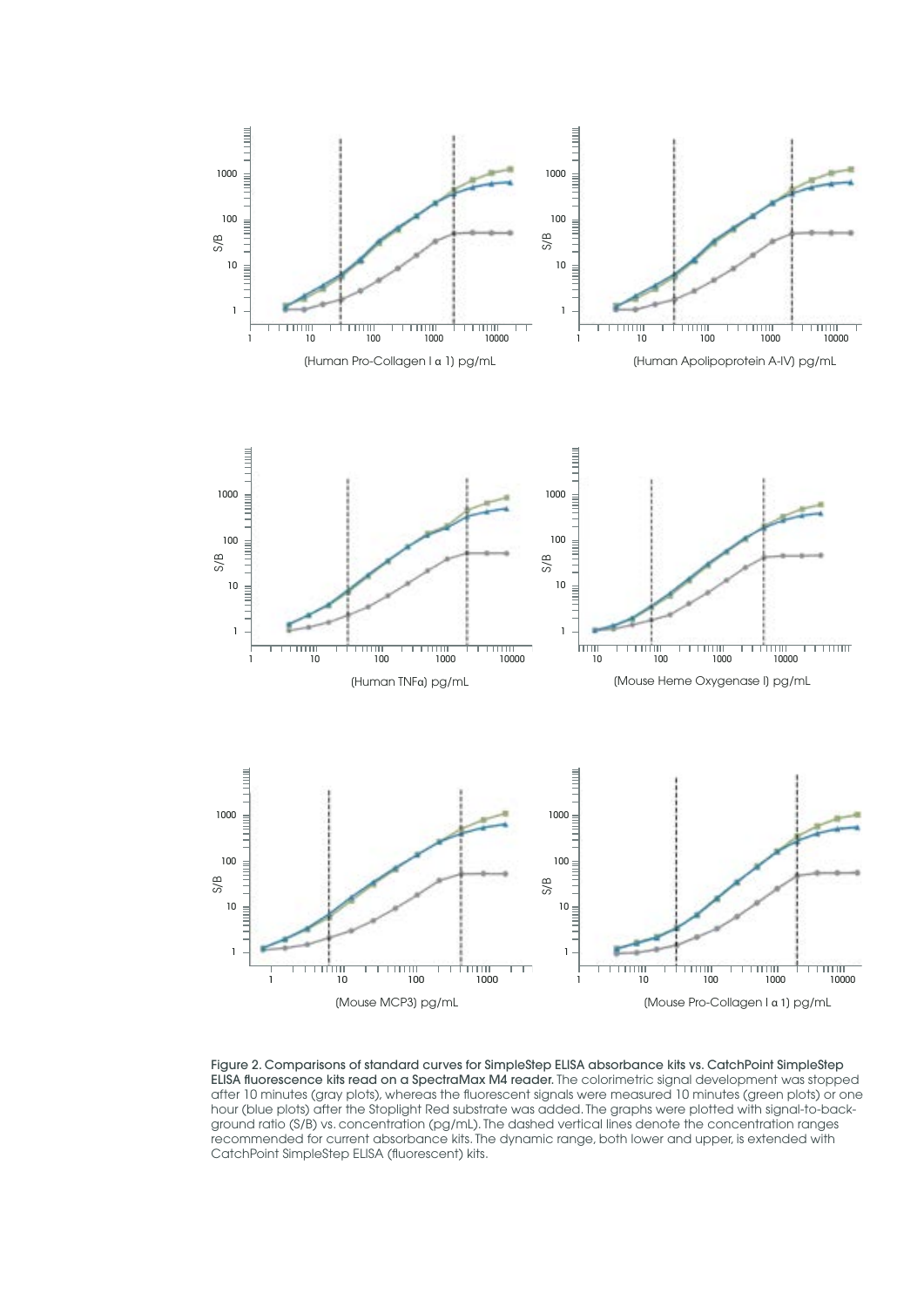#### **Results**

The data presented in Figure 2 demonstrate that fluorescent CatchPoint SimpleStep ELISA kits offer higher signal window and extended dynamic range compared to the SimpleStep ELISA absorbance assay kits. Results varied depending on the specific assay kit used. The CatchPoint SimpleStep ELISA kit signal-to-background ratio (S/B) was shown to be stable for at least one hour. Without a step to stop the signal development reaction, the fluorescent kits enable users to optimize time vs. signal for their own assays, as well as provide readout flexibility.

When the CatchPoint SimpleStep ELISA, or any fluorescence assay, results are detected on different fluorescence microplate readers, the magnitude of the signals obtained often varies. Plotting the results as signal/background, shown in Figure 3, yields nearly 1 1 identical plots for all readers tested, confirming that any of the readers are suitable for detection of CatchPoint SimpleStep ELISA fluorescent signals.



Figure 3. Data Comparison of fluorescent Human Pro-Collagen I alpha 1 CatchPoint SimpleStep ELISA kit using different plate readers. The same assay plate was read on SpectraMax iD5, SpectraMax i3x, SpectraMax M5, and FilterMax F5 readers using preconfigured protocols in SMP. Graphing normalized S/B vs. analyte concentration yields nearly identical plots for all four readers.

#### **Conclusion**

CatchPoint SimpleStep ELISA kits are fluorescence-based and offer increased signal and dynamic range over absorbance-based SimpleStep ELISA kits. CatchPoint SimpleStep ELISA kits give users a 90-minute ELISA workflow, a nearly two-thirds reduction in the time required to achieve results compared to conventional ELISAs. CatchPoint SimpleStep ELISA kits have been validated on SpectraMax and FilterMax readers, using preconfigured SoftMax Pro Software protocols that make it easy to detect the assay and get results quickly.